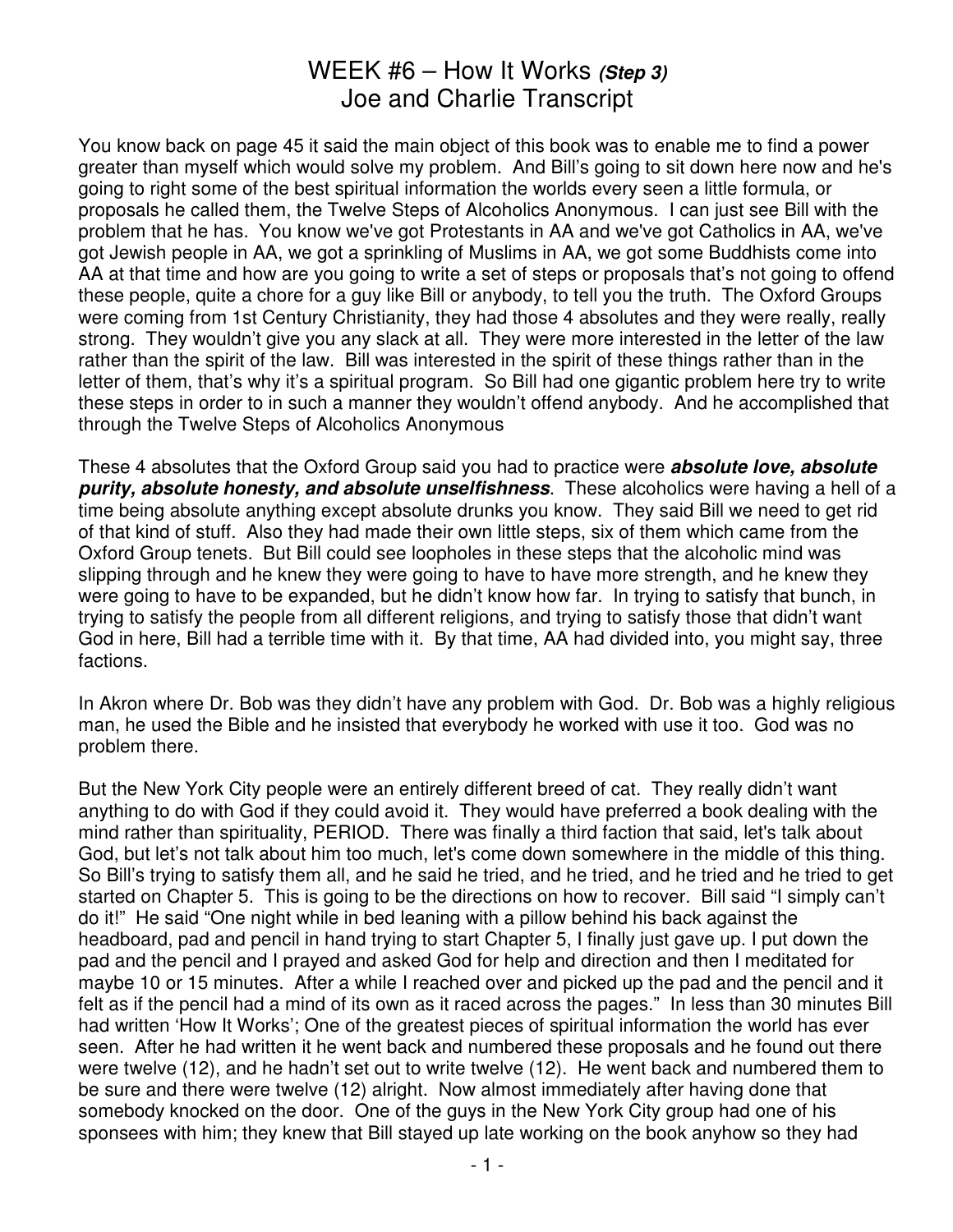come by to see Bill on their way home. Bill could hardly wait to show the work to this old older member. "Look, look, look, at the new 12 steps!" The older member said "What in the hell is this! We only had Ten Commandments and now you've got twelve. Six has been sufficient for everything up till now. I don't like it at all!" The fight was on. They fought and fought until Lois finally came in and gave them a cup of coffee and settled them down. Then Bill presented 'How It Works' to the other members and that's when the crap really hit the fan. They began to say to Bill, "This sounds too much like the Oxford Group absolutes. You're going to have to get some of that stuff out of there. Bill you're trying to give directions to people and you don't have the right to tell anybody what they have to do!" And Bill this, and Bill that, and Bill this and Bill that. And they almost destroyed not only the book project, but the little fellowship in its entirety. Can you imagine what kind of fight you would have if you left here today and went back to your group and you had 12 steps when you left but now you had 24? There would be a little fightin' going on don't you think? That's what Bill was up to

Let's read 'How It Works', which most of you have probably heard before, from the original manuscript. As we read through, I think you'll be able to see the differences between what Bill wrote that night and what the fellowship forced him to change in order to have what we have today. Let's go through it for just a moment and see the differences.

Chapter 5 - Original Manuscript

"Rarely have we seen a person fail who has thoroughly followed our **DIRECTIONS** (path). Those who do not recover are people who cannot or will not completely give themselves to this simple program, usually men and women who are constitutionally incapable of being honest with themselves. There are such unfortunates. They are not at fault; they seem to have been born that way. They are naturally incapable of grasping and developing a **WAY OF LIFE** (manner of living), which demands rigorous honestly. Their chances are less than average. There are those, too, who suffer from grave emotional and mental disorders, but many of them do recover if they have the capacity to be honest.

Our stories disclose in a general way what we used to be like, what happened, and what we are like now. If you have decided you want what we have and are willing to go to any length to get it-then you are ready to **FOLLOW DIRECTIONS** (take certain steps). At some of these **YOU MAY BALK** (we balked). **YOU MAY THINK YOU CAN** (we thought we could) find an easier, softer way. But **WE DOUBT IF YOU CAN** (we could not). With all the earnestness at our command, we beg of you to be fearless and thorough from the very start. Some of us have tried to hold on to our old ideas and the result was nil until we let go absolutely.

Remember that **YOU ARE DEALING** (we deal) with alcohol--cunning, baffling, powerful! Without help it is too much for **YOU** (us). But there is One who has all power--that One is God. **YOU MUST** (may you) find Him now.

Half measures **WILL AVAIL YOU** (availed us) nothing. **YOU STAND** (we stood) at the turning point. **THROW YOURSELF UNDER** (We asked) his protection and care with complete abandon. **NOW WE THINK YOU CAN TAKE IT.**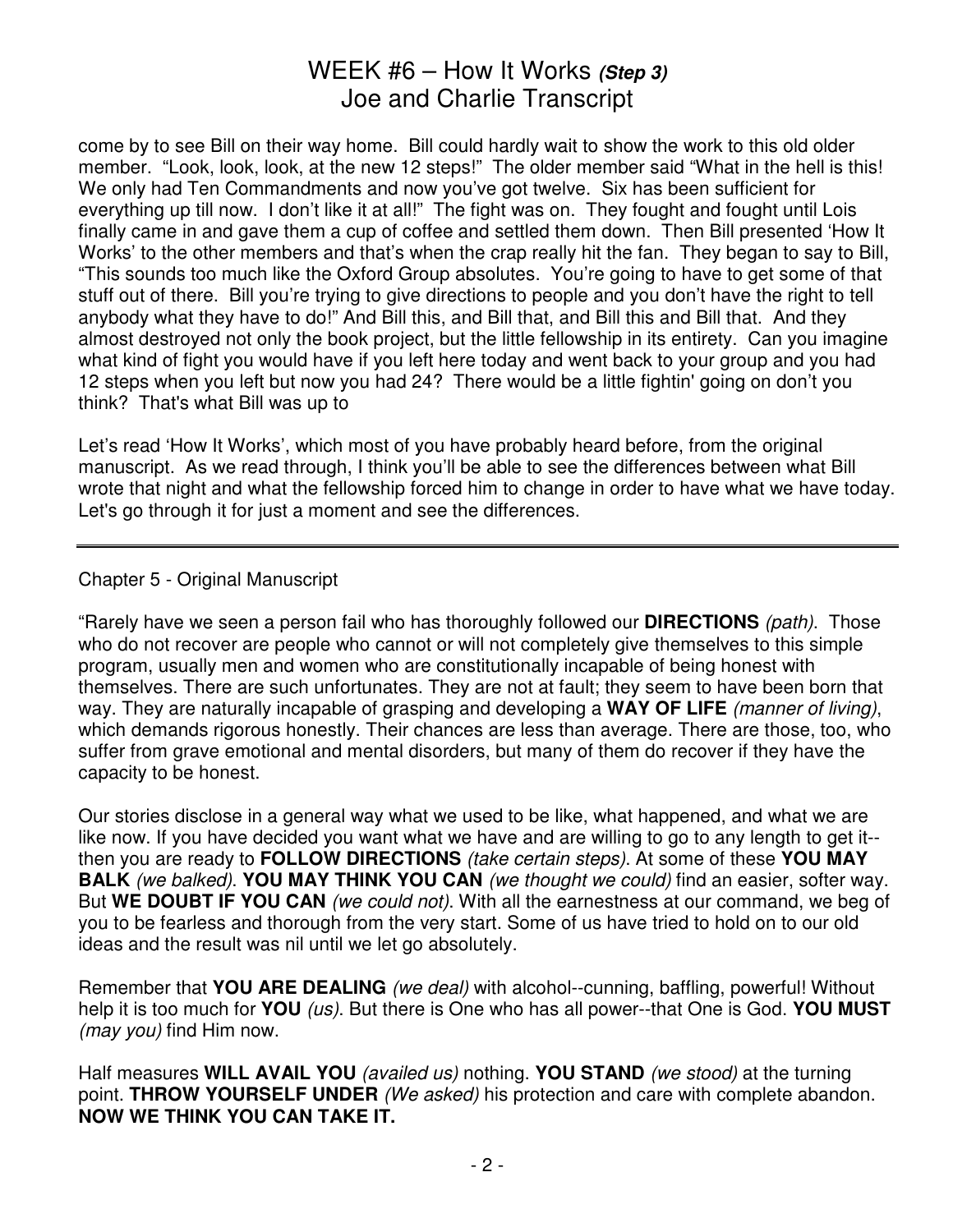Here are the steps we took, which are suggested as **YOUR** (a) program of recovery:

- 1. We admitted we were powerless over alcohol--that our lives had become unmanageable
- 2. Came to believe that a Power greater than ourselves could restore us to sanity.
- 3. Made a decision to turn our will and our lives over to the care **AND DIRECTION** of God, as we understood Him.
- 4. Made a searching and fearless moral inventory of ourselves.
- 5. Admitted to God, to ourselves, and to another human being the exact nature of our wrongs.
- 6. Were entirely **WILLING THAT** (ready to have) God remove all these defects of character.
- 7. Humbly **ON OUR KNEES** asked Him to remove our shortcomings- **HOLDING NOTHING BACK**.
- 8. Made a list of all persons we had harmed, and became willing to make **COMPLETE** amends to them all.
- 9. Made direct amends to such people wherever possible, except when to do so would injure them or others.
- 10. Continued to take personal inventory and when we were wrong promptly admitted it.
- 11. Sought though prayer and meditation to improve our *(conscious)* contact with God *(as we* understood him), praying only for knowledge of His will for us and the power to carry that out.
- 12. Having had a spiritual **EXPERIENCE** (awakening) as the result of this **COURSE OF ACTION** (these steps), we tried to carry this message to **OTHERS, ESPECIALLY** alcoholics, and to practice these principles in all our affairs

**NOW YOU MAY EXCLAIM** (many of us exclaimed) "What an order! I can't go through with it." Do not be discouraged. No one among us has been able to maintain anything like perfect adherence to these principles. We are not saints. The point is, that we are willing to grow along spiritual lines. The principles we have set down are guides to progress. We claim spiritual progress rather than spiritual perfection.

Our description of the alcoholic {that's The Doctor's Opinion, Bill's Story, Ch. 2, Ch. 3} the chapter to the agnostic {Chapter 4} and our personal adventures before and after {Bill's Story, and those in the back of the book} **HAVE BEEN DESIGNED TO SELL YOU** (make clear) three pertinent ideas:

- (a) That **YOU ARE** (we were) alcoholic and **CAN NOT** (could not) manage **YOUR** (our) own LIFE (lives) {Step One}
- (b) That probably no human power **CAN RELIEVE YOUR** (could have relieved our) alcoholism. {Step Two}
- (c) That God **CAN AND WILL** (could and would if He were sought) {The rest of Step Two}

### **IF YOU ARE NOT CONVINCED ON THESE VITAL ISSUES, YOU OUGHT TO RE-READ THE BOOK TO THIS POINT, OR ELSE THROW IT AWAY.**

You could see that Bill's intention was not **suggestions**; he was going to give us **real directions** on how to work the Steps and when to work the Steps. He's giving us precise, specific, clear-cut directions on how to do that and he was very adamant about that. But the crap hit the fan and they demanded he make some changes in this original "How It Works". The chapter 'How It Works' that we have in the book today includes the changes that were forced upon Bill. So Bill made a little compromise. He said "I will make these changes but from now on I will complete the rest of this book or else you can do." Well they didn't want to write the rest of the book; they wanted Bill to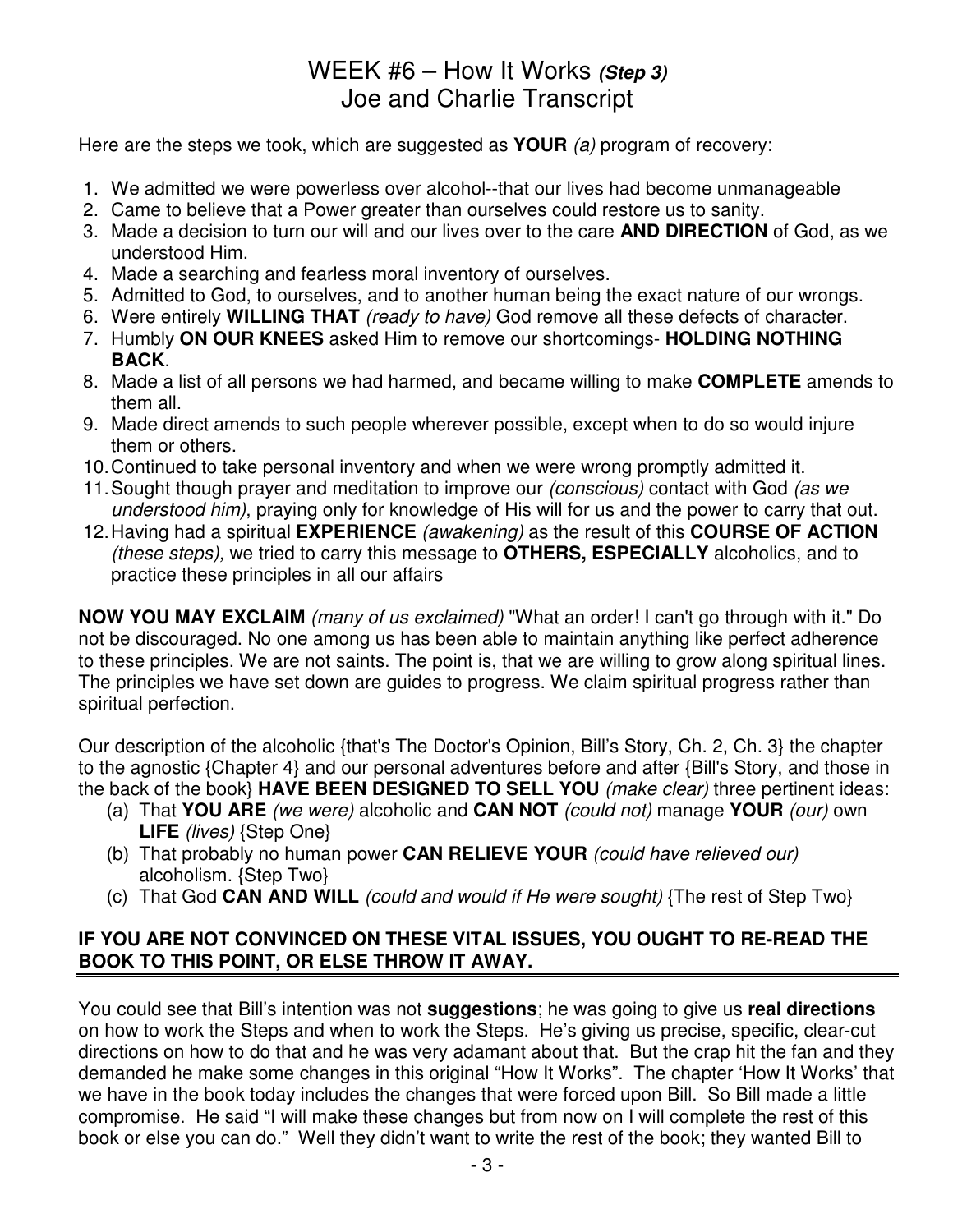continue to do that, so they agreed to continue to let Bill write the rest of the book without much interference on their part

I can just see old Bill when he wrote this and gave it to them and they begin to fight and argue over it and they begin to tell him he's going to have to change it. Remember Bill's stubborn and bullheaded just like the rest of us. And he said "No, I'm not going to change this" and they said, "Well Bill you are, don't you remember it's not your book it's our book. That's the deal we made to begin with." He said "That doesn't make any difference. I'm not going to change this part of the book." And they said, "Well you are going to change it." And he said "what you guys don't realize is these aren't my words anyhow, these are Gods words. They came after prayer and meditation." And they said, "We don't give a damn whose words they are, it's our book, and you're going to change it."

Finally Bill realized that if he didn't compromise, they would destroy this project and maybe the whole fellowship. There was a non-alcoholic psychologist around in those days and he made some suggestions. He said, "why don't you change it from directions to suggestions, you'll still get your meaning across and probably more people would accept it. Where you're saying you, you, you," he said, "don't do that; don't tell them what they have to do, change that to we. Say this is what we had to do. You'll get your message across and more people will probably accept it." And he said, "Where you're saying must, must, change that to ought, ought and it will be more acceptable." Bill very reluctantly made those changes. Now today we don't know if they hadn't made the changes, if they'd left it like it was originally maybe instead of two million worldwide (1988), we'd have 10 million. But also if they hadn't made the changes instead of 2 million worldwide we might only have ten thousand. Who knows? Nobody knows. We just know this is the history behind this particular part of the book.

Bill was cunning, baffling and powerful also. He said "Okay, I'm going to compromise with you, but you're going to have to compromise with me." And they said "what do you want?" He says, "I'm tired. I've fought with you all I'm going to fight. If you want me to finish the book, give me the authority to do so. If you don't want to give me the authority, then you finish the book." They didn't want to give him that authority, but they didn't want to finish the book either, so they very reluctantly agreed to that.

What Bill knew that they didn't know, is that two pages later he's going to put **DIRECTIONS**, and **YOU**, and **MUST** right back in the book. He's had it in the book all the way up to 'How It Works', they jerked it out, then he puts it back. That ruins some of the continuity of the book, but now we see what happened it makes more sense. The other thing that is so apparent is when he says back here about the three pertinent ideas: "Our description of the alcoholic, the chapter to the agnostic, and our personal adventures before and after have been **designed to sell you** (make clear) three pertinent ideas..." He's talking about the Doctor's Opinion and the first four chapters and the stories in the back of the book. Now if we've been sold on those three pertinent ideas

(a) That we were alcoholic and could not manage our own lives." Then we're through with Step 1

(b-c) If we've come to believe that no human power could relieve our alcoholism and that God can and will. Then we're through with Step 2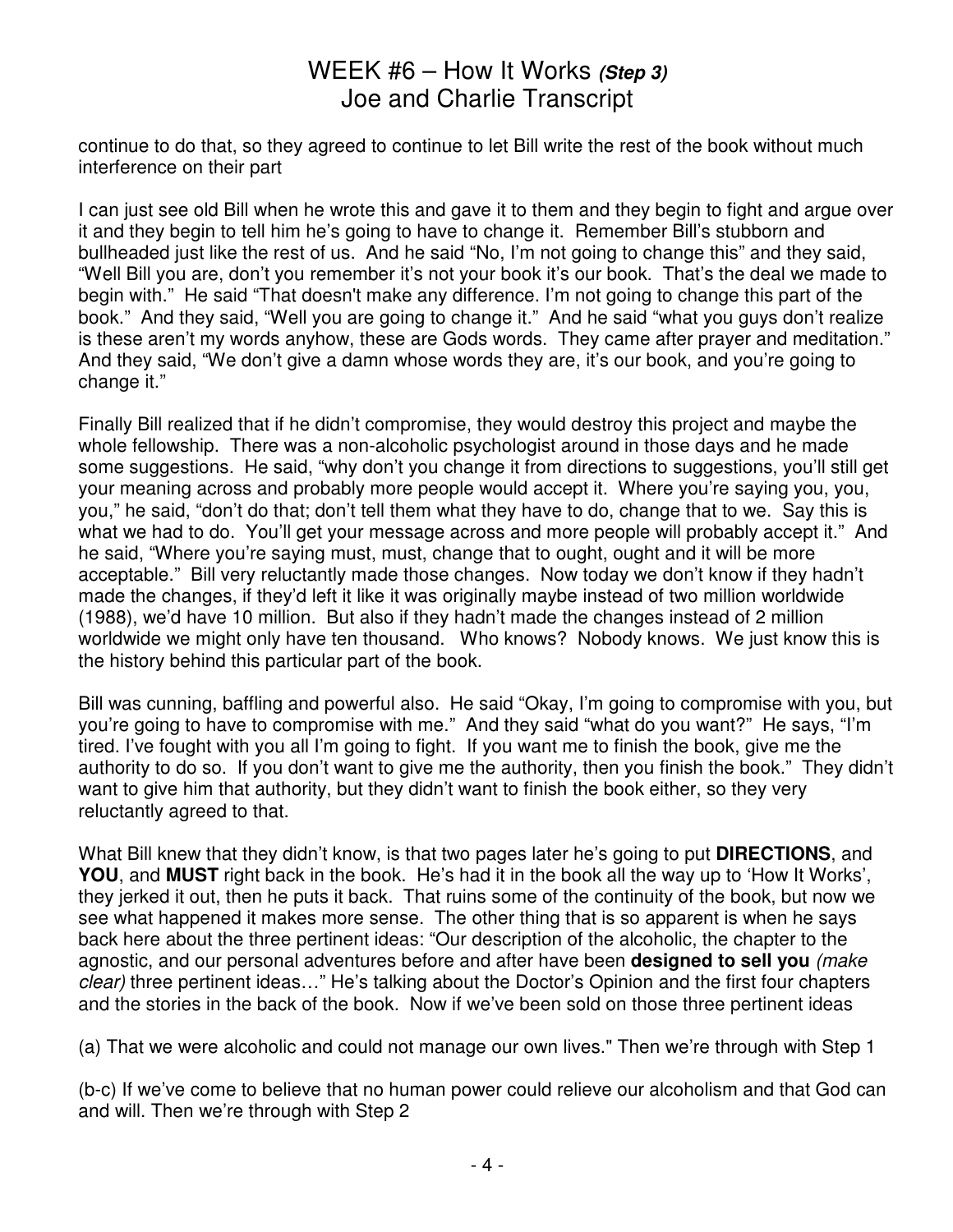Now the very next statement says if you are convinced then you are now at Step 3. You see the fallacy of trying to start somebody in Chapter 5 is that it starts at Step 3. And it's hard to start with Step 3 unless you've got 1 and 2 behind you. People come to us today and they say, well how do you work Steps 1 & 2? You don't, they are not working steps. There is no action involved here. These are conclusions of the mind that we draw based upon information presented to us in the Doctors Opinion and the first four chapters. I've always been powerless over alcohol and because of that, my life has been unmanageable. I just did not know that, nor did I know why, until I read the Doctor's Opinion and the first four chapters. There's always been a power greater than I am that could restore me to sanity, I just did not believe that He would nor did I understand the insanity until I read the Doctor's Opinion and the first four chapters.

If I can say to myself today, I'm powerless over alcohol and my life is unmanageable I'm through with Step 1. If I can say to myself today, I have come to believe there's a power greater than I am can restore me to sanity I'm through with Step 2. Now then I'm ready to look at Step 3. Now I might make a decision.

Big Book p. 60, par 3 "Being convinced, we were at Step 3"

We haven't took Step 3 yet we were just there

Big Book p. 60, par , cont. "which is that we decided to turn our will and our life over to God as we understood Him. Just what do we mean by that, and just what do we do?"

Well that's a very good question now isn't it? What does Step 3 mean? Well, we're going to make a decision, that's part of it. To do what? To turn our will, and what is our will? Our will is our thinking, and our life is our actions. We're going to make a decision to turn our will and our life over to the care and direction, is what the Step used to say, to God, as we understand him.

#### **Our will is our thinking Our life is our actions**

We're going to make a decision to let God direct our thinking and direct our life in Step 3. We haven't done that yet, but we're getting willing to do that.

I've always heard a lot of people say one of the most misunderstood steps in the Big Book is Step 4, and I'll agree with that. But I don't think Step 4 is any more misunderstood that Step 3 is. I hear people today say, I've been in AA about 5 years, my life's still all screwed up and I don't understand why cause I turned it over to God three years ago when I took Step 3. Now

We don't turn anything over to God in Step 3. We make a decision to do something in Step 3, and the decision itself implies we're going to take some further action to carry it out.

Now one of the greatest examples I can think of is probably 4,5,6 years ago now Barbara and I made a decision to come to Los Angeles, California to visit some of our relatives. But we didn't do anything to carry that decision out, and sure enough we didn't get to Los Angeles that year either. Second year in a row we made a decision to come to Los Angeles and visit our relatives. Again we didn't do anything to carry that out and we didn't get to California either. Third year in a row we made that decision. Only this time it was a little different. This time I took the car down and had it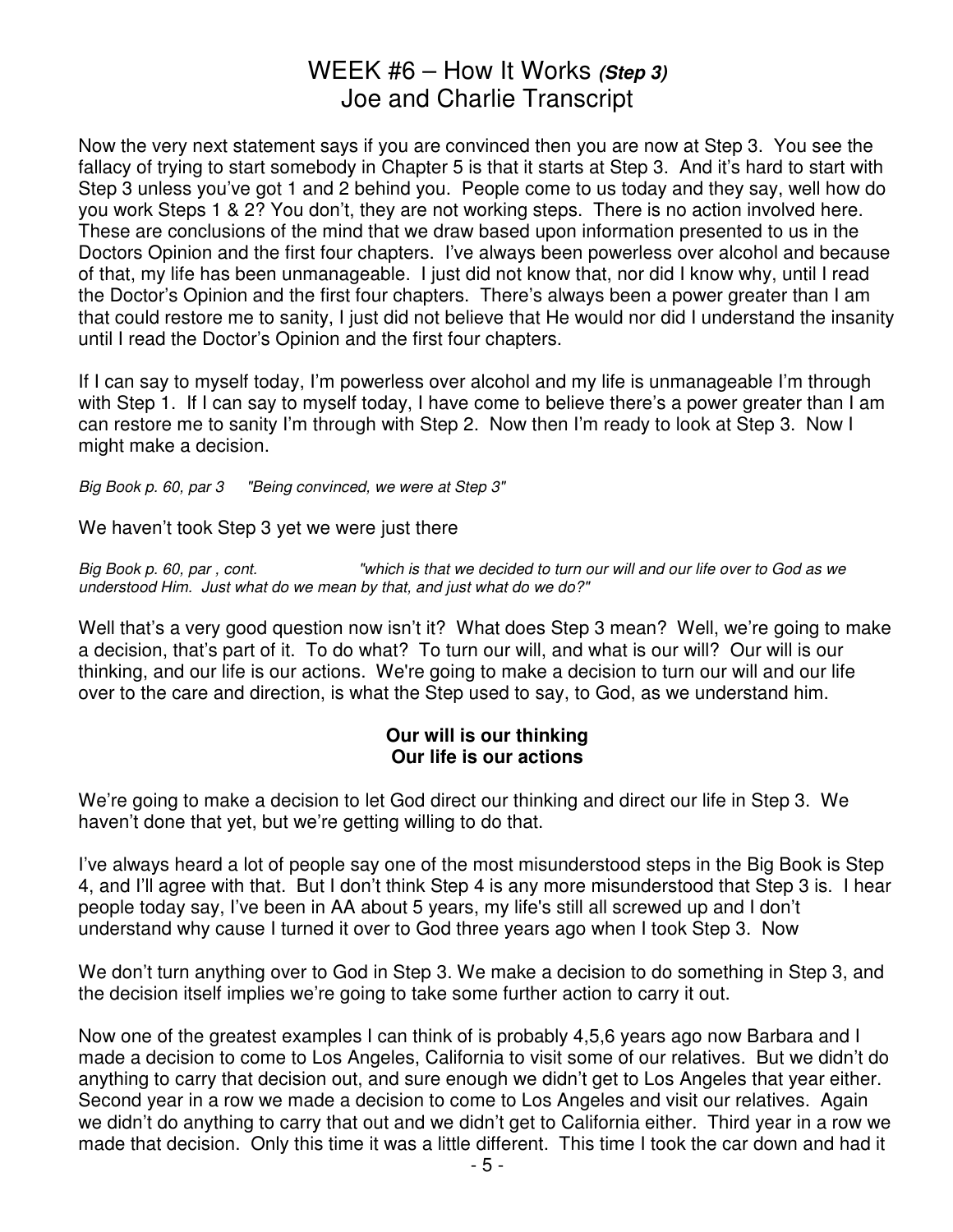serviced. Barbara packed the clothes and a little food, and we got in our car and we drove from our home to Tulsa, Oklahoma. Then we drove to Oklahoma City. Then we drove to Amarillo, Texas. Then we drove to Albuquerque, New Mexico. Then we drove to Flagstaff, Arizona. Then we drove to Barstow, California. Then we drove to San Bernardino, and then we drove to Los Angeles. And by golly one day we ended up visiting our relatives in Los Angeles. Not because we made a decision, but because we took the action necessary to carry out that decision.

**Now what is it we're deciding to do?** Well, we are making a decision to turn our will over to the care and direction of God as we understood him.

**What is our will?** Well, our will is nothing more than our thinking apparatus. Our will is nothing more than our mind. Our will is nothing more than this thing up here that tells us what to do, and what not to do.

A good example of the word will, tying it together with mind. Let's say that some of us are beginning to approach the end of our lives, which a few of us in here are. And we've gathered up a few material things and we've become concerned about what's going to happen to them when we pass on. We'll go down and sit down with an attorney and we'll tell that attorney what we want done with those things. I want this to be my spouse's, this to go to my daughter, I want this to be my sons, and etc. Now that attorney will take my thinking coming from my mind that day, write it down in legal terms on a piece of paper. I'll sign it, the attorney will sign it and we'll put it in a safe. Now a year or two or three later, sure enough I kick the bucket. If my family's like most of them they're going to call the undertaker and say come and get him, get him ready and let's get him out to that cemetery about as soon as we can. A couple of days later they all gather out at the cemetery, they have me suspended over a hole in the ground, they're all standing around that hole. Somebody says a few words and gives a little prayer. And I hope it's somebody from AA that does it. And when the ceremony's over they start dropping me down in that hole. If my families like the rest of them they're not going to wait until I get to the bottom of the hole. As soon as I start down they jump in the car and they head for that attorney's office. And that attorney gets out that piece of paper and reads to them what my thinking was two or threes years prior to that time when I was sitting there in that office. We know they call that piece of paper a will. It's not by accident.

#### **Will, thinking, mind are all synonymous.**

I'm making a decision to turn my thinking apparatus over to the care and direction of God as I understand him. What else am I deciding to turn over? Well I'm deciding to turn my life over to the care and direction of God as I understand him. And what is my life? My life is nothing more than my actions. What I am right now as of this moment is a sum accumulated total of all the actions that I've taken throughout my entire lifetime has made me what I am today.

### **All action is born in thought**

You can say that again please. All action is born in thought. Sometimes we react to a situation so fast we think that we do it automatically but we don't. I can't even reach out and pick up this cup of water unless my mind tells my body to do so. So if all action is born in thought then it stands to reason my life is going to be determined by how I think.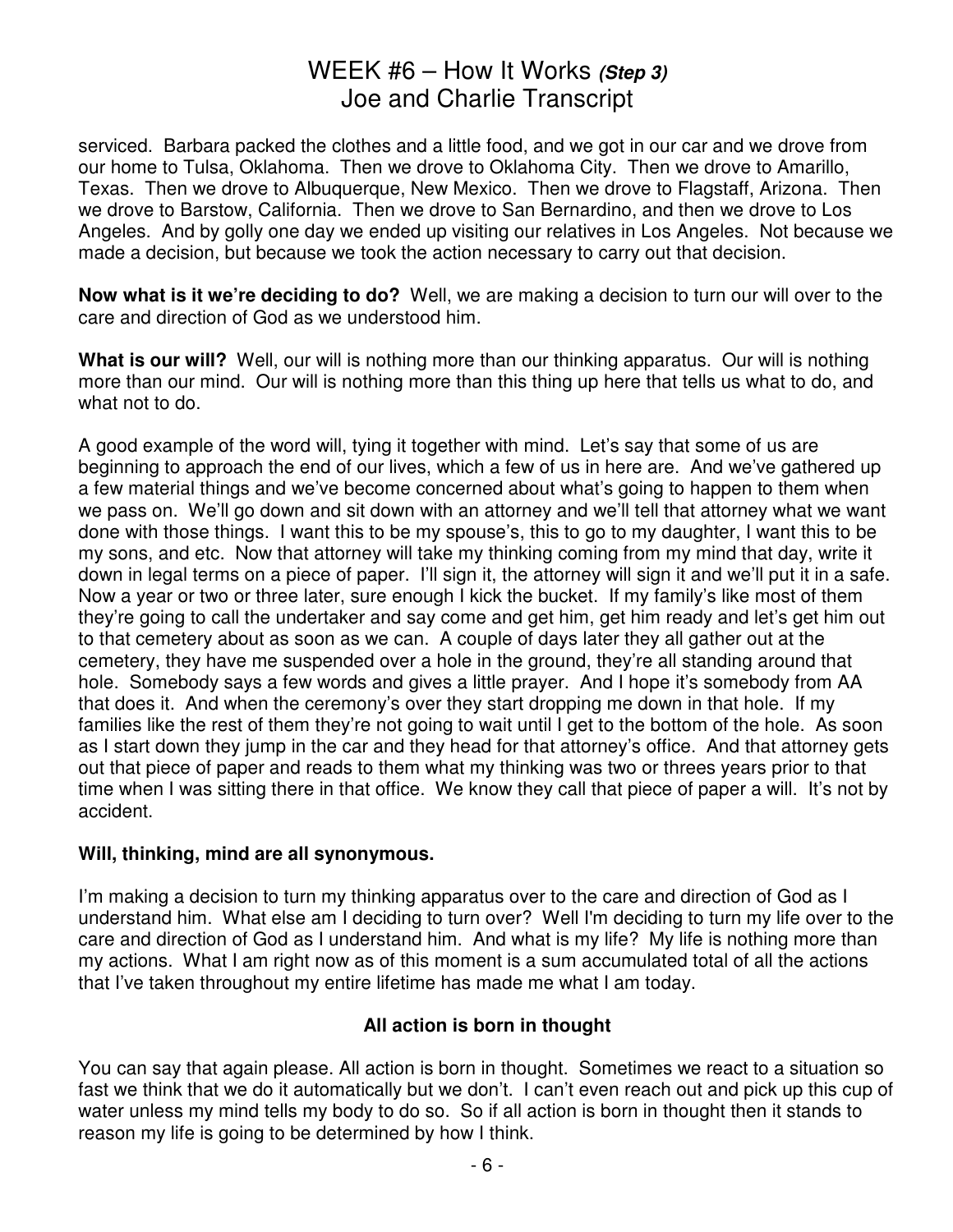#### **If my thinking is okay, chances are my actions will be okay, chances are my life's going to be okay too.**

#### **If my thinking is lousy, chances are my actions I take will be lousy and chances are I'm going to have a fouled up life too.**

When I got to this stage of the program I went to my sponsor and I said I don't think I'm going to be able to take Step 3. And he said Why? And I said because if I turn my will and my life over to the care of God as I understand him, I have no idea what he would have me be. And he may want me to be a missionary, and he may send me to China, and I sure as hell don't want to go there. And he just laughed and he said let's look at it this way, at least it wouldn't be in the hands of an idiot would it? He said let's look back through your lifetime. He said you've always been a selfish, selfcentered, self-willed human being. You've always done what you wanted to do whenever you wanted to do it and to hell with the rest of them. Is that right? We'll you know it is. He said the end result of that is that you almost destroyed your life and just as importantly, you've almost destroyed the lives of those around you that care for you. He said just think,

#### **If God could direct your thinking it might become better.**

If you're thinking becomes better, then your actions and your life's going to become better. And just as importantly, the lives of those around you that care for would probably become better too.

Left on your own resources, you're always going to do the same things you've always done. You're going to remain restless, irritable and discontented. You're going to stay filled with shame, fear, guilt and remorse. Sooner or later under those conditions, you're going to go back to drinking again.

If you don't find someway to be sober and have a little piece of mind, serenity and happiness, you'll never have any long lasting sobriety and you can't do that on self will.

And he made if clear to me in such a manner that I was able to make the decision to turn my will, which is my thinking apparatus, and my life, which is my actions, over to the care of God as I understood him. It is absolutely amazing what has taken place since that time.

Remember in the area of the Foreword to the First Edition they said that "precisely, specifically, with clear-cut directions". You know Bill wrote down those precise, specific, clear-cut directions in the original "How It Works", but they forced some changes on him. And when these changes came out, what we see in the book now, those are the changes that we're make so a little continuity of the book gets mixed up here. Bill's precise, specific, clear-cut directions were altered a little bit but later on he puts them back in the book.

By the way, as far as we know, we're the only species on earth that's ever faced with this decision. It seems as though all the other species on earth don't have self-will. Whatever they do, at any given time, is always done on God's time at God's direction. It seems as though we human beings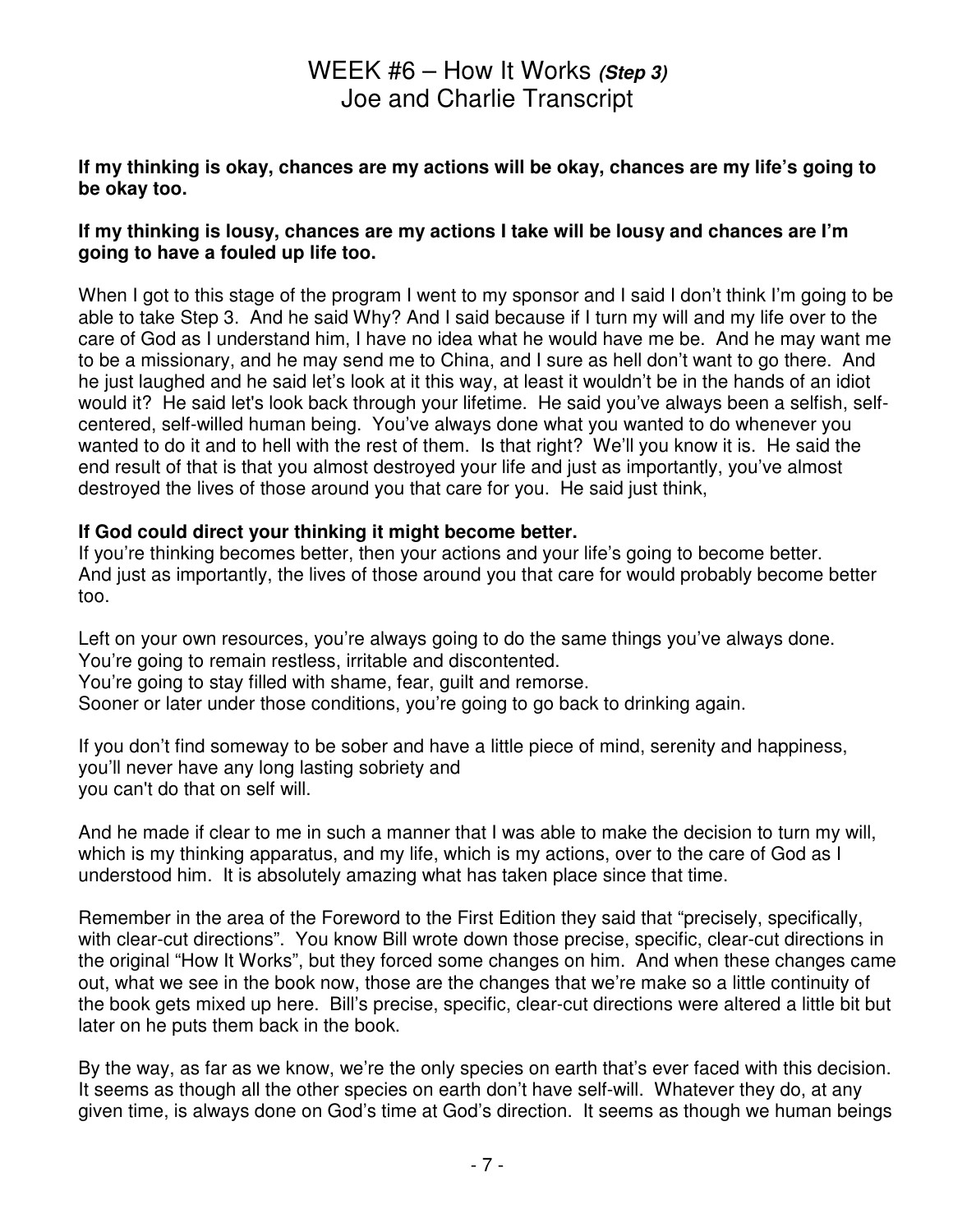are the only species that God gave this thing called self-will to. Therefore you see very few of the other species here on earth in trouble. I've never seen a tree hit a car yet.

The one thing wrong with self-will is everybody's got one, that's one of the things wrong with it.

So our book says and he gives us these little instructions now and there going to come short and sweet and we have to be prepared to see them. And he says,

Big Book, p. 62, par 3 "The first"

he's going to tell us what to do first.

Big Book, p. 62, par 3 "The first requirement is that we be convinced that any life run on self-well can hardly be a success. On that basis we are almost always in collision with something or somebody, even though our motives are good. Most people try to live by self-propulsion. Each person is like an actor who wants to run the whole show; is forever trying to arrange the lights, the ballet, the scenery and the rest of the players in his own way. If his arrangements would only stay put, if only people would do as he wished, the show would be great. Everybody, including himself, would be pleased. Life would be wonderful."

Wouldn't that be nice if everybody would mind? They won't mind me they just won't do it, because they have self-will. My will for my wife and my children is one thing. Their will and their life is another. They have self-will and their thoughts are different from mine. Sometimes and most of the times they are in conflict. They just won't mind me. I know they'd be a lot better off if they would, but they won't. Now some twelve or thirteen years after Bill wrote the Big Book, and after many, many years experience with some of the great teachers and minds in the world, and after many, many years of experience with us alcoholics, Bill was forced to write the Twelve and Twelve. And he was really trying to push the Traditions on the fellowship. He was hard selling the Traditions to the fellowship and they weren't buying a lot of it, but they needed the Traditions and he knew that. So he decided to write the Traditions and he thought well I'll put some short stories or short essays about the Steps in with the Traditions and maybe if they will read the Steps they will eventually read the Traditions. So he wrote the Twelve and Twelve for us. The Twelve and Twelve again is just the short essays, short stories about the Steps. It doesn't tell you how to work the Steps it is the short stories about the Steps

The only piece of literature in A.A. that tells you how to work the Steps, is the Big Book of Alcoholics Anonymous

But in the area of the 4th Step, in the Twelve and Twelve there is some of the best information the world's ever seen on self-will and what makes people tick. It's called, "The Basic Instincts of Life". And I always suggest to people that I sponsor that they go to the Twelve and Twelve, read the first three or four pages about the Basic Instincts of Life, get a working knowledge about the words that you see in there, and then look them up in the dictionary because they're very important words, and then we're going to use them a little later on in the third column when we get ready to do the 4th Step inventory. So I needed a working knowledge of that information, and Bill in his usual manner wrote some of the best information about the basic instincts of life. Very, very important information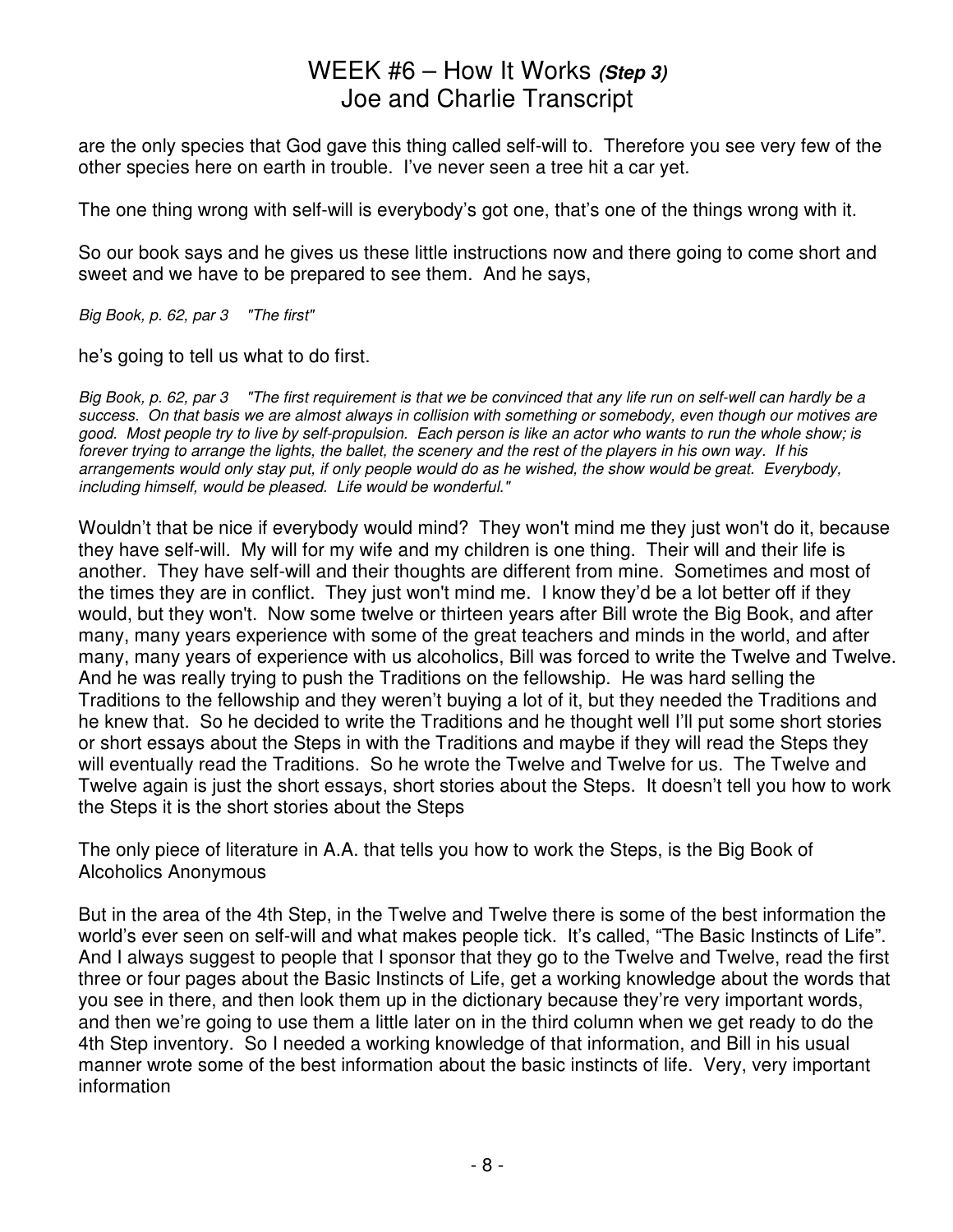I think we have to face the fact that in 1937/38/39, when Bill was writing the Big Book he was not a spiritual giant. He was not a great student of human nature. Bill was a night school lawyer and New York City stock speculator yet he was able to write one of the most spiritual books the world has ever seen dealing with human nature. Surely, surely God took a hand in the writing of the Big Book and used Bill's hand to write the book.

But by 1950/51/52 Bill knew a lot more about spirituality, a lot more about human nature, a lot more about we alcoholics than he did back in the 30's. He'd studied with some of the greatest minds in the world for a period of years. And I think he felt that he had some new information that he could give us that would make it easier for us to work the steps according the Big Book Alcoholics Anonymous.

Basically that's what he says in the 12 and 12, that the Big Book has always been the basic text and always will be. You simply can not work the program out of the 12 and 12. I see lots of people try it. But they can't do it because there are no directions on how to work the steps. And I think that's why a lot of people love it. They can get in it and dance around and philosophies and they never have to do anything except talk. But there is some information in there that is absolutely invaluable, that if we can see it and understand it and accept it, it makes the working of the steps out of the Big Book so much simpler and so much easier.

And these three basic instincts of life that Joe's talking about, he taught me in step 4 in the 12 and 12 more about what makes me tick and what makes me do the things I do and act the way I act. He taught me there more in 2 or 3 pages than I had learned in some 40 years of living at that time. Let's look at them for just a moment. I think it will make it a lot easier to be able to see why we need to make our decision in three plus it sets us up really with information for step 4. Now in your handout sheets you've got a little picture in here about the middle in there somewhere I think it's page 7 and 8 in your handout material, which says the basic instincts of life which create self.

And he said that All human beings are born with three basic instincts of life. They are God given, They are absolutely necessary for survival of the human race Therefore they are a good thing.

The first thing he talked about is the social instinct. And he said all human beings are born with the desire to be liked, to be accepted, to be respected by other people. He said all human beings ware born with the desire to come together in groups with other people. He said if we didn't have those desires and cared nothing for each other that the world would go into complete anarchy, dog eat dog situation would reign, and eventually under those conditions the human race would fail to survive.

Now he used several terms under the social instinct. He uses the term **companionship**…that's nothing more than wanting to belong or to be accepted.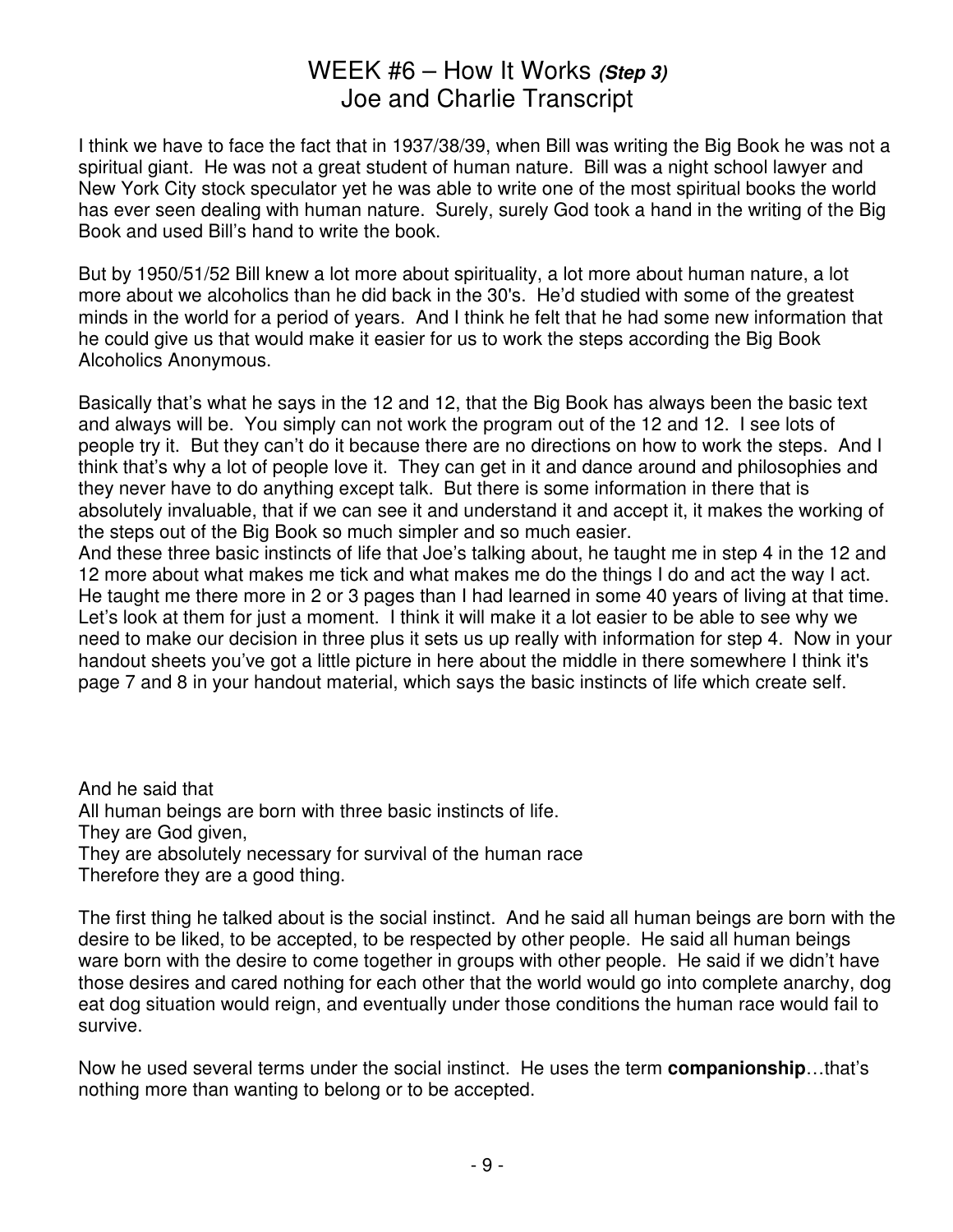So many of us grew up on the outside of the crowd looking in, wanting to be and knew we could not be.

He uses the term **prestige**…that is, wanting to be recognized or to be accepted as the leader of the group.

And the world needs leaders. I guess somebody back in the old caveman days had to say "John, get behind that tree with your spear. Jack you get over there with your club. And Mary-Jo and I will run this sucker through here and we'll have something". Somebody's got to do that. Most people will take one of two directions. Either let me be a part of or let me be the leader of. And in either case it's based upon what other people think of us.

**Self-esteem:** what we think of ourselves.

And that's usually high or low based upon what other people think of us or what we think other people think of us. If they seem to like us and accept us we feel pretty good towards ourselves. If it feels like they reject us and they don't want us, then we feel pretty lousy towards ourselves. **Pride**... And I'm glad I got into the habit of going to the dictionary. I always thought pride was something you ought to have. All I ever wanted to be as a young boy growing up, I wanted to grow up to be a man who walked tall with pride and just a little bit sideways like John Wayne does. Until I looked it up in the dictionary and it says **pride**… is an excessive and unjustified opinion of oneself.

We either think too well of ourselves or too little of ourselves. In either case it's not the truth. **Personal relationships:** our relations with other human beings and the world around us. **Ambitions:** the plans for the future.

To be liked, to be accepted, so on and so forth. All human beings have these things. Now if I want to be liked and accepted and respected by the world and the people in it the first thing I've got to do is decide, well what do they want from me?

Society teaches us those things as we grow up. It'll vary in different parts of the world. One part of the world perhaps it's a good education. Another part of the world it's to be large landowner. Another part of the world it's to have a large family. Any number of things based upon where we live in the world. And as we grow up and they teach us these things and we ourselves set goals for ourselves as to what we want to become in the future. And if we're going to reach the goals that we set for ourselves we're going to have to work at it. You can't just be a bum and sit on your duff and be successful and people like you and accept you. If it's a good education you're going to have to work at, whatever it might be.

By the same token we're going to have to make some sacrifices. There are some things that I would really like to do as a human being that are very pleasurable and very exciting that if you catch me at it you're not going to like me at all. And I don't think you and I would do the work necessary to reach the goal nor make the sacrifices necessary unless we get a reward for doing so. And the great reward, Bill said it in his story when he said I had arrived.

God how many of us have done it. We set that goal and we just literally worked our tails off for years and the day we reach the goal and they pat us on the back and they say "Ah Joe you're a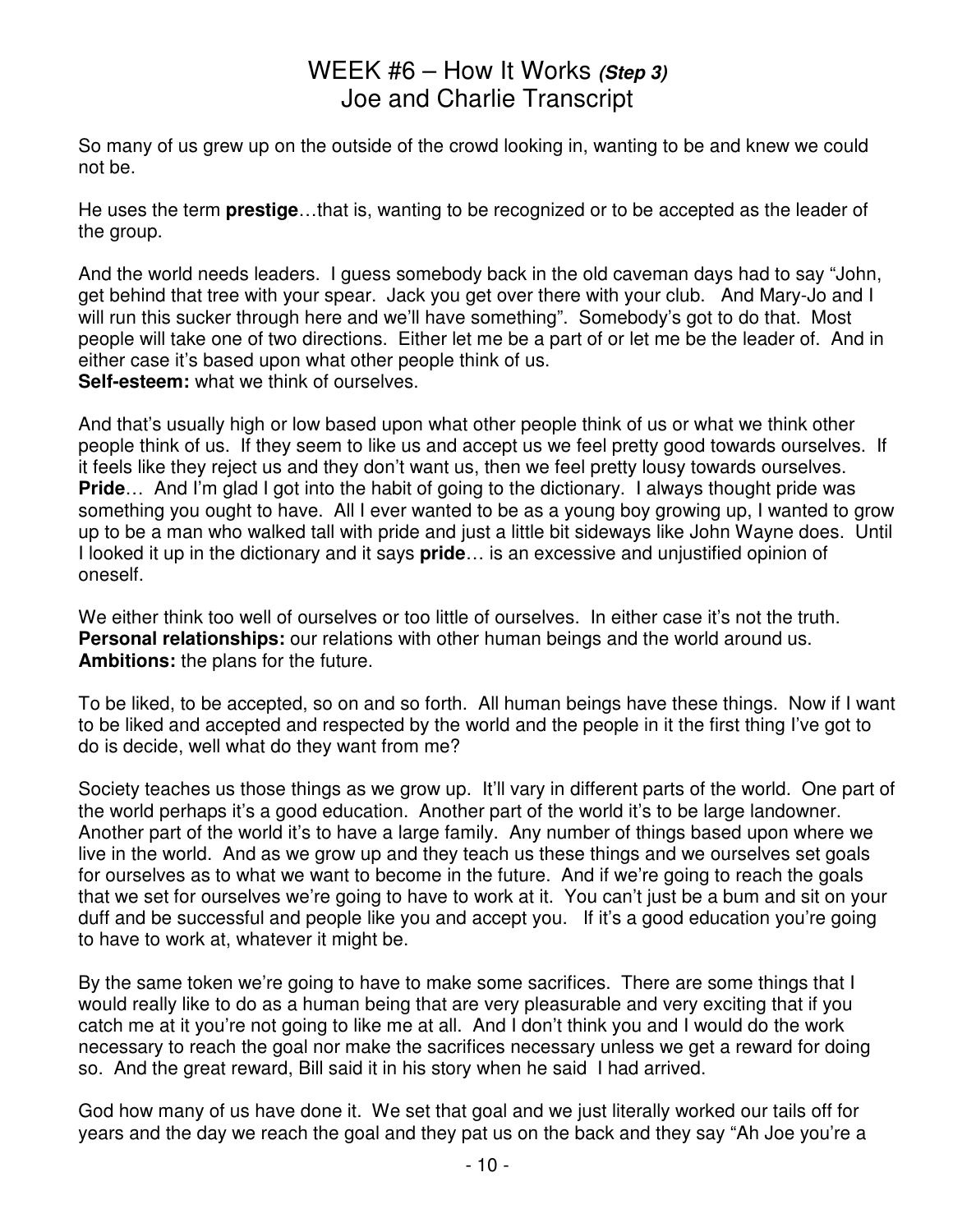fine fellow, you're a good man, you're doing great". There's a feeling that comes over us which is one of those indescribably wonderful feelings… a great, great feeling. The only thing wrong with it, it seems to be just a temporary feeling. No sooner do we reach the goal, we get the praise, we get the recognition, we get the prestige from it and we look around we say "Is this all there is to it?" And we set another goal. And we work and we work and we strive and we strive and we sacrifice and we reach the new goal and we get the praise and recognition, feels great, doesn't last long and we set another goal.

It seems to create within we human beings an insatiable desire for more and more power, more and more recognition and we're not getting it fast enough or they're not giving it to us the way we think they ought to, so what do we do about it? Well we start taking shortcuts. We start doing a little lying, a little conning, a little manipulating, a little stepping on other peoples toes and climbing on their backs and the instant we do so we create pain and suffering for others. They in turn retaliate against us and create pain and suffering for us.

#### **It's plain to see, that a life run on self-will could hardly ever be a success. Under those conditions we will always be in collision with people, places and things.**

Second basic instinct he talked about is the **security instinct**. Now, I know that in AA we try to live one day at a time. But I also know that just about everybody in this room has got an insurance policy. The purpose of the insurance policy is to protect ourselves in the future. Bill said all human beings are born with the desire to be secure in the future. He said if we didn't have that desire we wouldn't provide the food, the clothing, the shelter, and the things that we need to survive. And next winter we would just simply freeze to death or the next drought season we would starve to death. So this desire that we have to be secure in the future is a God given thing and it is necessary for our survival. Now once again if you're going to be secure in the future you have to decide well what is it that I need in order to be secure?

Society usually teaches us those things as we grow up and it varies in different parts of the world. In one part of the world you only need \$4. In another part of the world you need \$4,000. In another part of the world maybe you need \$4,000,000. In another part of the world you need 198 coconuts. Whatever it is that they use to measure, trade and barter with. Based up what we're taught, we set goals for ourselves and we begin to work at it. Now if you're going to be secure in the future you can't just sit on your duff and be a bum. You're going to have to work. You're going to have to make some money. You're going to have to invest it.

At the same time you've got to sacrifice. Hell we can't blow it all today and be secure tomorrow. And I don't think you and I would do the work necessary to reach the goal or make the sacrifices necessary if we didn't get a reward for it.

Once again the great reward is that great feeling that comes at the moment of successful completion of the goal. How many of us have done it? We set the goal for the new dress, for the new shoes, for the new suit, for the new drapes, for the new couch, for the new home, for the new car, for the new piece of property, for the new business and we work and we work and we strive and we strive and the day that sucker is paid for and nobody can take it away from us. What a great, great feeling that is. Hell back when I was a kid hardly anybody owned their own homes. Once in a great while somebody would buy a home and they would sacrifice everything they had to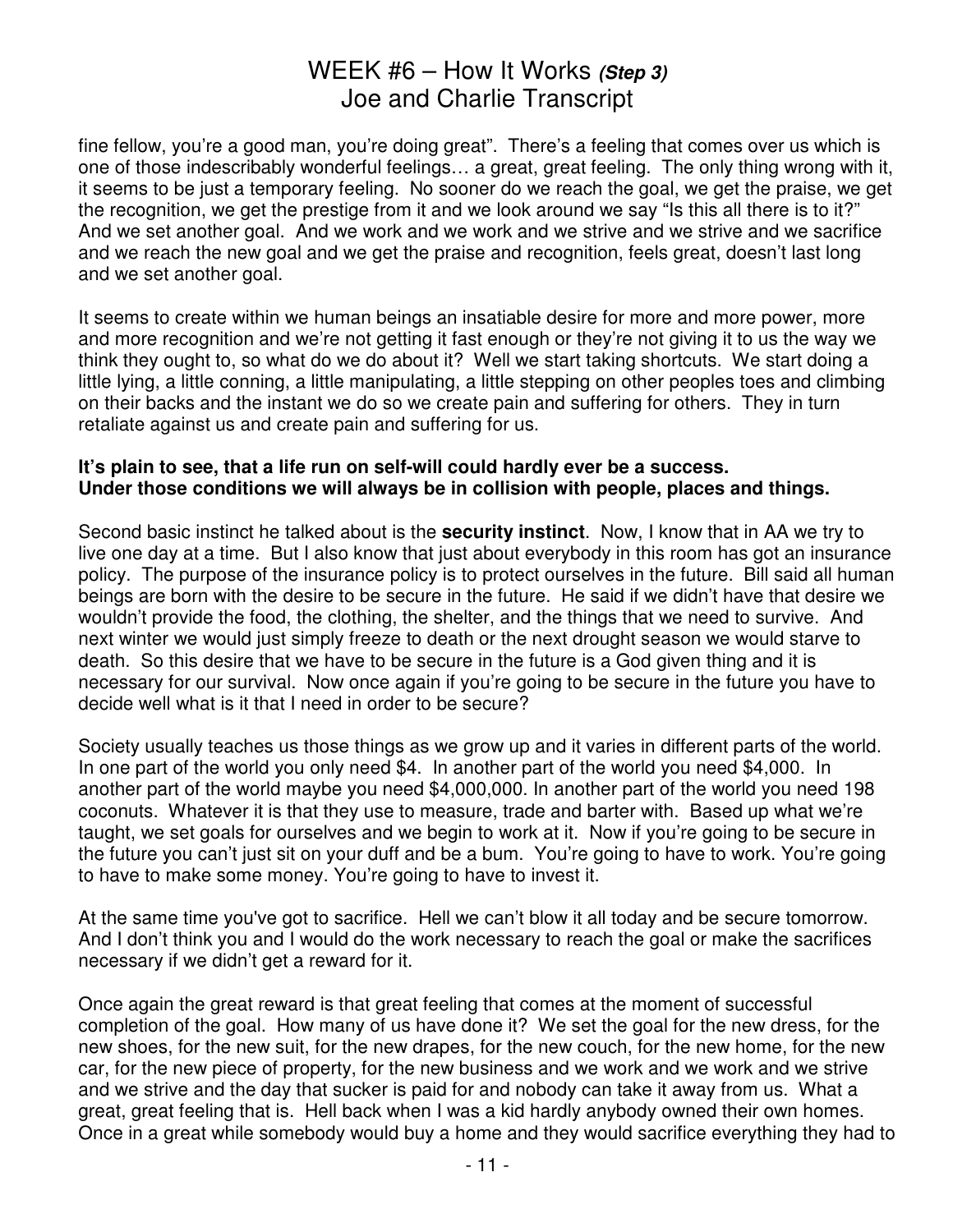pay that sucker off and the day they paid it off the feeling was so great they would call in the neighbors and we would have a great party and celebrate it by burning the mortgage. How great that was. The only thing wrong with it is that it's just a temporary feeling. No sooner got the sucker paid off that I looked around and his house is bigger than mine. He has a Cadillac and I'm driving a Chevrolet. And he's got a Brooks Brothers suit and I bought mine at Kmart. And that causes us to set another goal. And we work and we work and we strive and we strive and we reach the new goal, feels good, doesn't last long, we set another….seems to create an insatiable desire for more and more and more and more. And we're not getting it fast enough. They're not giving it to us like we think they should. So what do we do? We take shortcuts. We lie, we cheat, we con, we manipulate, and the instant we do we hurt other people. They retaliate against us, creating pain and suffering for us.

#### **Plain to see, that a life run on self-will can hardly ever be a success.**

Third basic instinct he talks about is the sex instinct. He said all human beings are born with the desire to have sex. Now, it may get turned off by bad teachings or bad happenings but he said all human beings are born with the desire to have sex because if we don't have sex we can't reproduce ourselves. And if we don't reproduce ourselves, sooner or later the human race is going to fail to survive.

So just like the other two, if you're going to reproduce yourself through the sexual act you're going to have to work at it. Hell you can do more work in three minutes of sex, if you can last that long, than you'll do all day digging a ditch. Don't you older fellows remember how it used to be when we got through with it? My God you'd just fall over sideways, the sweat is just pouring off of you, and you can hardly get your breath. You feel like you've died, gone to heaven and come back two or three times. Gets excited doesn't he? And I don't think you and I would do that kind of work if we didn't get a reward for doing so. And the great reward is that great feeling we get both physically and emotionally at the moment of the successful completion of the sex act. One of the greatest rewards that a human being can experience. But also just like the other two it seems to be just a temporary feeling. Hell you no sooner get through doing it that you get to thinking about doing it again. And it's such a pleasurable and exciting thing that the next thing you know you get to thinking about doing it in different ways. Then you get to thinking about doing it in different positions. Then you get to thinking about doing it with different people. And the next thing you know we're doing it at the wrong time in the wrong way with the wrong people and the instant we do so we create pain and suffering for others. They in turn retaliate against us, which creates pain and suffering for us.

#### **It's plain to see, that a life run on self will can hardly ever be a success.**

The fulfillment of these things are so pleasurable that all human beings from time to time will overdo in one or more of these areas and create pain and suffering for others.

You'll notice on that little chart there's a circle called Self. That's where self-will comes from. It comes from these three basic instincts of life. You'll also notice coming out of the self circle there is one called '**wrongs'**, which is another word we need to look at.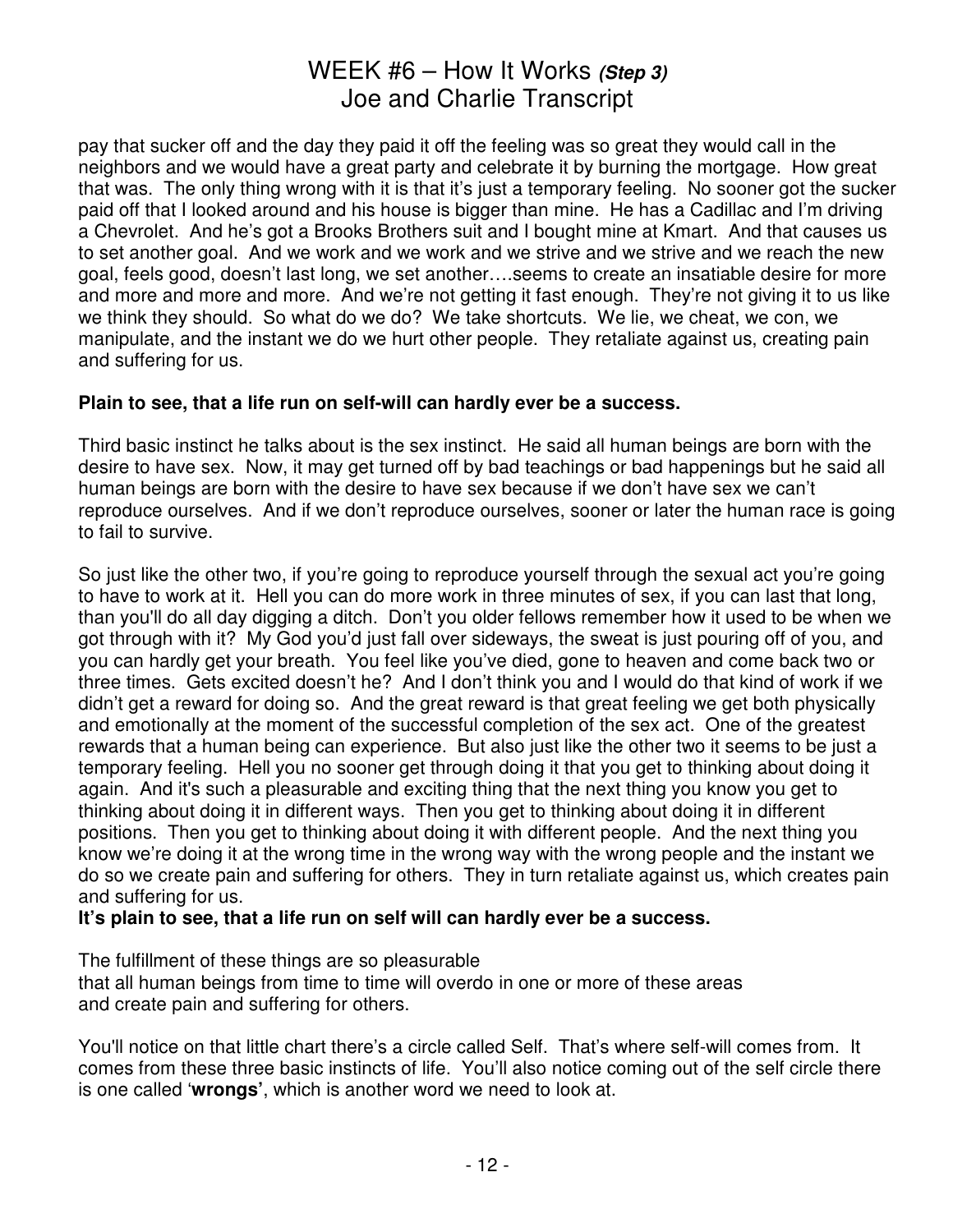Somewhere we got the idea that wrongs meant a list of dirty filthy nasty items. But if you go to the dictionary and look it up you'll find several definitions of it.

Wrong - incorrect judgment of other people = resentment Wrong - incorrect believing  $=$  fear Wrong - are the harms and hurts that we do to other people

Now it's easy to spot a selfish, self-centered human being. One who is running on self-will, not running on God's will. A selfish, self-centered human being is always madder than hell. Damn him. Damn her. By God I'll show them. They're not going to treat me that way. Blahdy blahdy blah blah blah. . A selfish, self-centered human being is always scared to death. They can't depend on God. They can't depend on other people. And if we're an alcoholic reaching the end of the road we can't depend on ourselves any longer and we're running absolutely scared to death all the time. . A selfish, self-centered human being, in order to fulfill the basic instincts of life are always overdoing and creating harms and hurts for others. Then we've got to be scared to death of what they're going to do when they catch us. And even if they don't catch us, if God dwells within each of us, we know the difference between right and wrong and quilt and remorse associated with those things begin to eat us up.

A person whose mind is filled with resentment, a person whose mind is filled with fear, a person whose mind is filled with guilt and remorse, does not feel good.

Eventually searching for a way to feel better we begin to think about the sense of ease and comfort that comes at once by taking a couple of drinks. Next thing you know we believe we can drink and we end up drunk all over again. So at the very least we're going to have to do something about this selfish self-centered human being and it seems the only way you can do anything about that is through God's help because God made self-will. And only God has the power to overcome that. And at the very least we're going to have to do something about these resentments and these fears and this guilt and remorse in order to find the peace of mind, serenity and happiness for good long term sobriety.

You know if every human being in the world today could fulfill these three basic instincts at the level that God intends there would be no conflict on earth today. But all human beings have selfwill.

All human beings from time to time will overdo in one or more areas creating conflict for others and for themselves. I never knew that. I just knew I was always in trouble. I just knew I was always madder than hell. I just knew I was always scared to death. I knew guilt and remorse was eating me up but I didn't know where it came from. See they gave me the rules but they never taught me how to play the game. AA has taught me how to play the game. And now that I know how to play the game I don't break the rules anymore and I don't hurt other people and I'm not scared to death and I'm not filled with guilt and remorse. This is the greatest information I have ever seen about what makes me tick and what causes me to do the things that I do. Joe.

Big Book p. 62, par. 1, line 3 "Whatever our protestations, are not most of us concerned with ourselves, our resentments, or our self-pity?"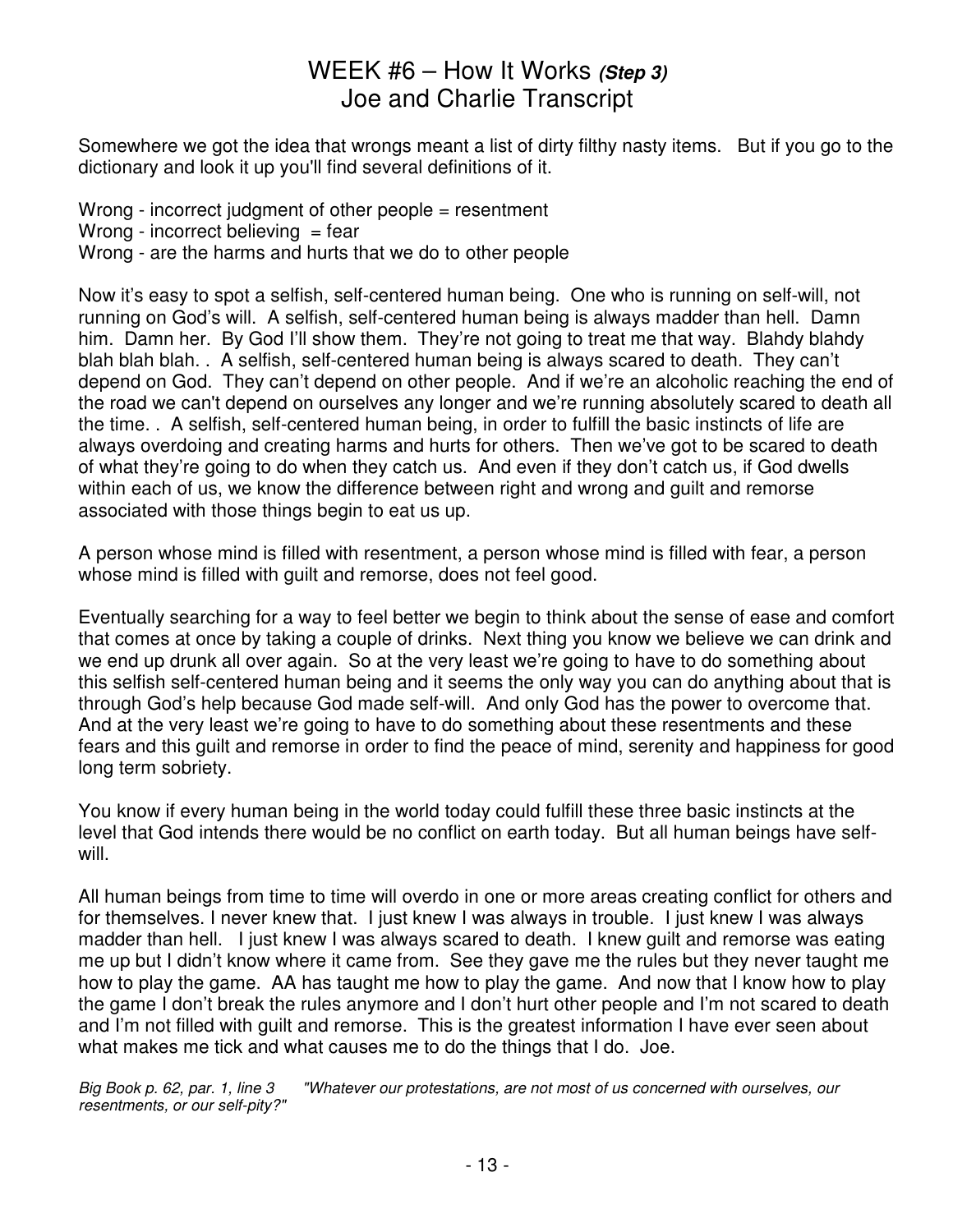It's not that I thought too well of myself, or that I thought too little of myself. It's that I thought of myself only. That was my problem.

Big Book p. 62, par 2., line 1 "Selfishness, self-centeredness! That, we think, is the root of our troubles. Driven by a hundred forms of fear, self-delusion, self-seeking, and self-pity, we step on the toes of our fellows and they retaliate. Sometimes they hurt us, seemingly without provocation, but we invariably find that at some time in the past we have made decisions based on self which later placed us in a position to be hurt."

You know alcoholism: I, self and me. You see if you don't have a God in your life, and I didn't, there's only one thing left to live by and that's the satisfaction of these basic instincts of life. And I tried to live my life based upon the satisfaction of those basic instincts. And I overdid in many, many of those areas.

Big Book p. 62, par 3, line 1 "So our troubles, we think, are basically of our own making. They arise out of ourselves, and the alcoholic is an extreme example of self-will run riot, though he usually doesn't think so. Above everything, we alcoholics must be rid of this selfishness. We must, or it kills us! God makes that possible."

Can't heal a sick mind with a sick mind. Only God makes that possible.

Big Book p. 62, par. 3, line 19 "And there often seems no way of entirely getting rid of self without His aid. Many of us had moral and philosophical convictions galore, but we could not live up to them even though we would have liked to. Neither could we reduce our self-centeredness much by wishing or trying on our own power. We had to have God's help."

Big Book p. 62, par 4, line 1 "This is the how and the why of it."

You see he told how it works. Then he told us why it won't work because of selfishness and selfcenteredness. And now he's going to tell us how it really works.

Big Book p. 62, par 4, line 1 This is the how and the why of it. First of all, we had to quit playing God. It didn't work."

Everything I read leads me to believe that this is a God directed world. Now if it is a God directed world then those of us who have been self directed and those of us that have tried to direct everything and everybody around us …we've been trying to do God's job for him. We're not God, we've just been playing at being God. And the book says we're going to have to quit doing that if we want any peace of mind, serenity and happiness in the future. I think

One of the great mistakes I see today in AA is people trying to force themselves to be better.

And self-will cannot overcome self-will.

Only God can overcome self-will.

So if we want any peace of mind, serenity and happiness it looks like we're going to have to turn to God and let him be the Director. Let him do his job, which is direction.

Next direction.

Big Book p 62, par 4, line 28 "Next, we decided that hereafter in this drama of life, God was going to be our Director."

Not our suggestor, our Director. He's got his word back now. From here on it'll be directions.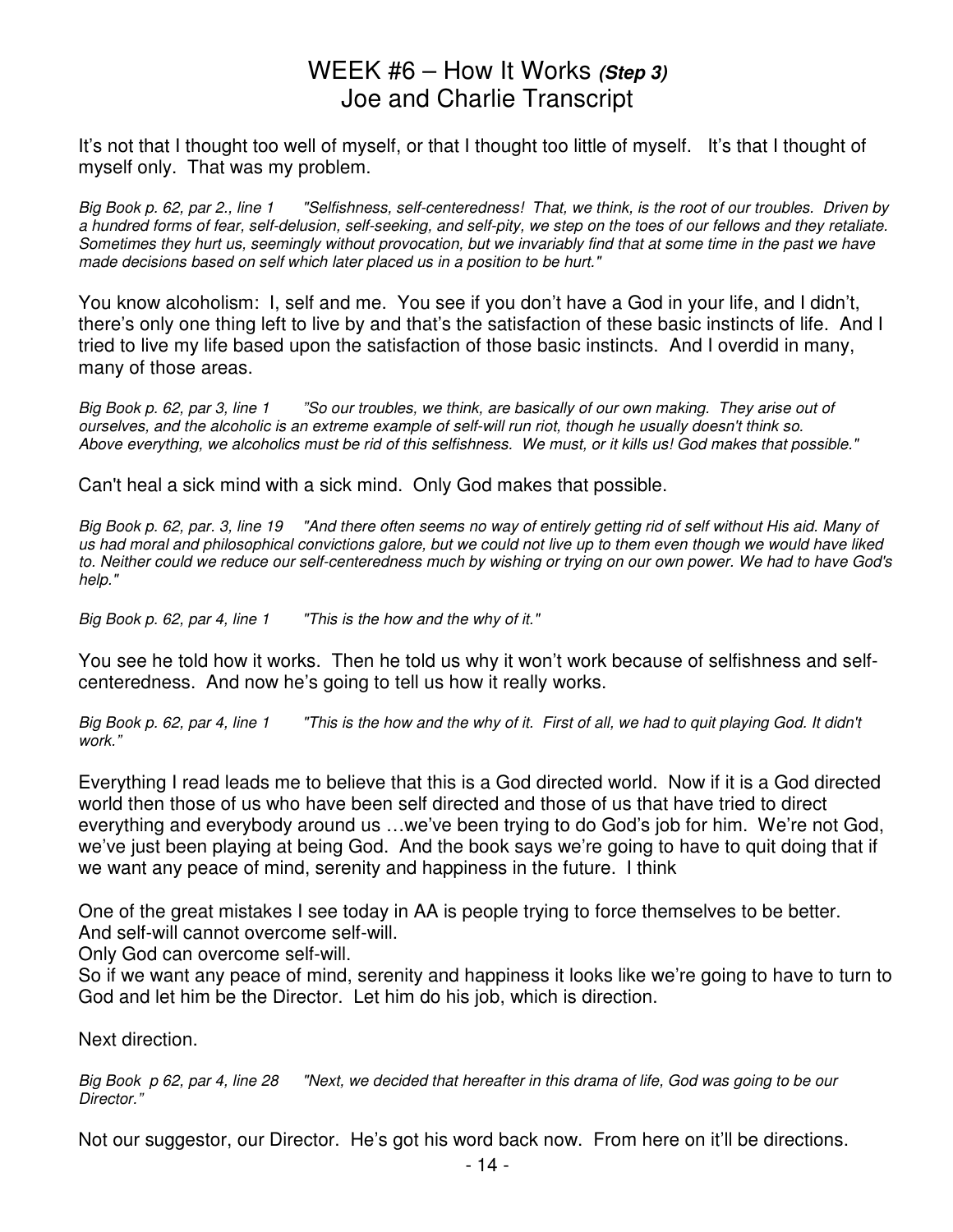Big Book p. 62, par 4, line 30 "He is the Principal; we are His agents. He is the Father, and we are His children. Most Good ideas are simple, and this concept was the keystone of the new and triumphant arch through which we passed to freedom.

And what is that idea of this concept. That he is the principle and we are his agents, He is the Father, and we are His children, he is the boss, I work for him. Now when I first got into this area of the 3rd Step I used God like you would an errand boy. I said, God please help me to stay sober, and by the way, while you're at it, help me get my wife back. Which one? The second one, I don't want that first one back. That first one didn't drink, she was mean and ugly. I like the one that drank.

God get me a job by the way pick up a little extra money for me, I need some money. I used God like you would an errand boy, send him out like that. And after I got sober I got to reading in that other book, that big, big book and in the front of that book

There's a story about this fellow he worked for six days and rested. Now to my knowledge he didn't have to go back to work anymore. So it looks as though if there's any work being done around here it's going to be me doing the work. He's the principle, we're the agents, He's the Father, we're the children, He's the boss, I'm the employee. Most good ideas are simple, and this concept was the keystone of the new and triumphant arch through which we passed to freedom. Now he's referring once again to that wonderfully effective spiritual structure.

Step 1 Willingness Foundation Step 2 Believing Cornerstone

Now he tells us what we're building, "A triumphant arch through which we're going to pass to freedom". He said the keystone to that arch is a simple little idea that we're going to let God be the **Director** 

You know in the old, old days when they built arches, the stones were all stacked loosely without mortar, and they began to lean together and there was a center stone up here called the keystone. If it was cut right, it would support the entire arch, but if it wasn't, it would slip out and the arch would collapse.

Well the keystone of the new and triumphant arch through which we're going to pass to freedom, is this simple little idea - that we're going to let God be the Director. For most of us that's the first time we ever had that idea. If we once had it as children we lost it somewhere. Instead of letting God be the Director, we we're the director, cause we told God what we wanted. God do this, God do that, God give me this, God give me that, God if you do this for me, I'll do that for you. And now only did we direct God we directed everybody around us. Now we can quit doing that. We're going to let God be the Boss from this day on. Now that is a radical idea for people like us. This is the decision that we're making

Big Book p. 63, par. 1, line 1 "When we sincerely took such a position, all sorts of remarkable things followed. We had a new Employer. Being all powerful, He provided what we needed, if we kept close to Him and performed His work well. Established on such a footing we became less and less interested in ourselves, our own little plans and designs. More and more we became interested in seeing what we could contribute to life. "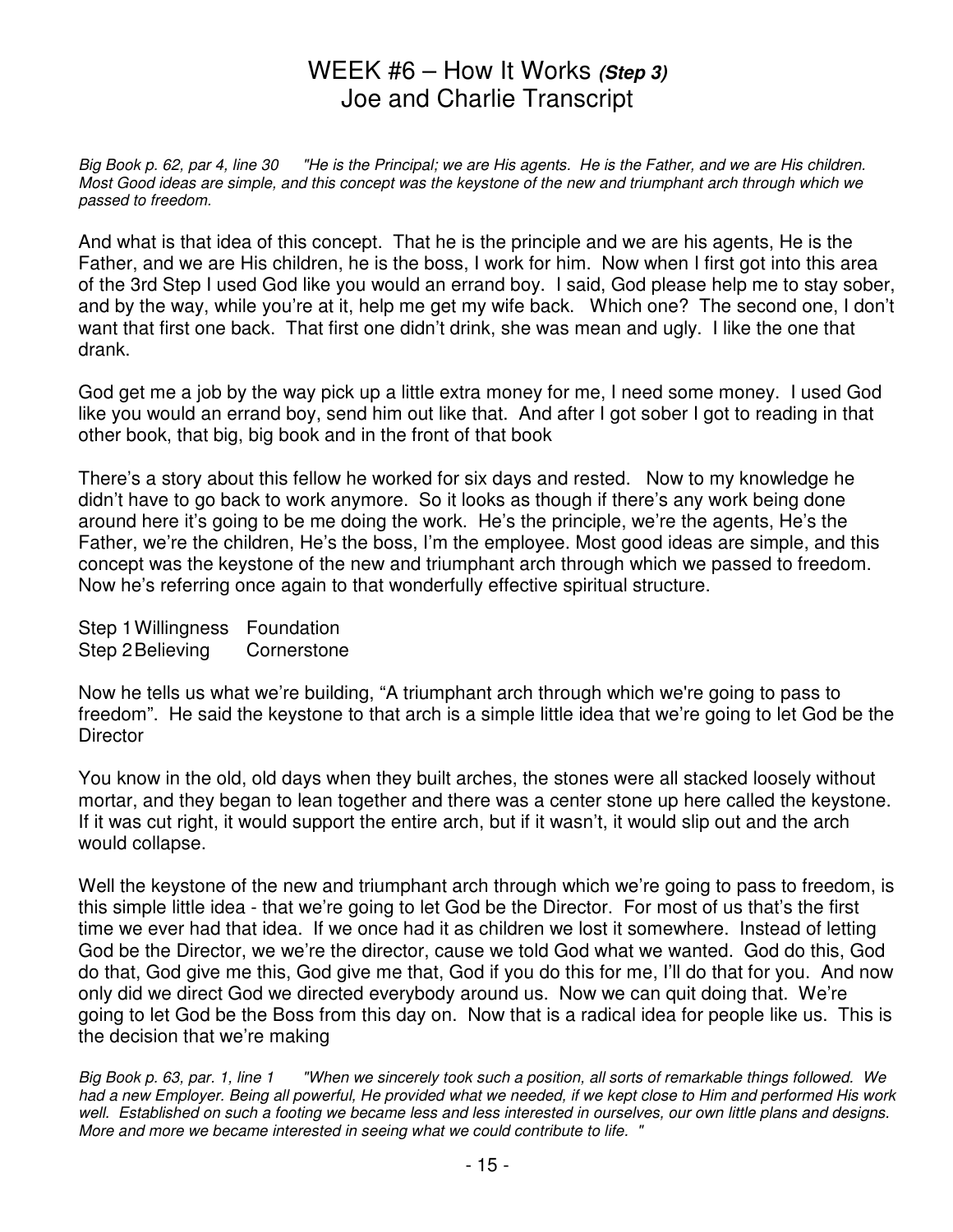You see I was always a taker. And takers are losers in life. Contributors are those that win I've noticed.

Big Book p. 63, par. 1, cont. "As we felt new power flow in, as we enjoyed peace of mind, as we discovered we could face life successfully, as we became conscious of His presence, we began to lose our fear of today, tomorrow or the hereafter. We were reborn. "

You know they used to come over to my house on Monday night from that little church about two blocks from my house, and these guys wanted to talk to me about being reborn. And you know what I did for them, I'm drinking and man it's Monday night football, and they'll be talking about reborn about 8 o'clock they'd be knocking, and I'd run them off, I'd say you guys get out of here, it's Monday night football, I don't want to talk to you, get. And that's the way I did with those guys, and I didn't understand this reborn then at all. And I got to reading in that other book when I got sober and there's this story in there and this guy's name was Nicademus. And Nicademus was about like me, just dumber than a stump. And he asked that guy, what do you mean by being reborn. Do you mean I've got to go back into my mother's womb. See how dumb he was? And he looked at him and shook his head and said Nicademus don't you know you can't do that? Didn't you go to the University? Aren't you educated? You can't do that.

When I'm talking about being reborn I'm talking about the renewing of your mind. Old ideas cast aside, new ones accepted. Reborn in my mind

I understood that then. And now I'm ready to do business, I'm ready to do the third Step.

And I knew what they did on Sunday morning at that little church up there about 11o'clock, and I couldn't wait till I got there. And they basically asked people to come down and do the third Step prayer. So I waited till next Sunday, got there about 3 or 4 minutes till 11:00, I didn't want to get there too early I might hear something that would help me. I got there about 3 or 4 minutes till 11:00 and sure enough they asked people to do that and I came down there and I did, just as the book says,

Big Book p. 63, par 2, line 1 "We were now at Step Three. Many of us said to our Maker, as we understood Him: God, I offer myself to Thee -- to build with me and to do with me as Thou wilt. Relieve me of the bondage of self, that I may better do Thy will. Take away my difficulties, that victory over them may bear witness to those I would help of Thy Power, Thy Love, and Thy Way of life. May I do Thy will always! We thought well before taking this step making sure we were ready; that we could at last abandon ourselves utterly to Him."

And I don't know what exactly happened that particular morning, but I do know this. From that Sunday morning till this moment, my life hasn't been the same. It's as if I been walking on the dark side of the street all those years and all of a sudden I'm on the sunny side of the street. And I don't know what happened except I do know that my life has changed. Thank God.

Big Book p. 63, par. 2, line 20 "We thought well before taking this step making sure we were ready; that we could at last abandon ourselves utterly to Him."